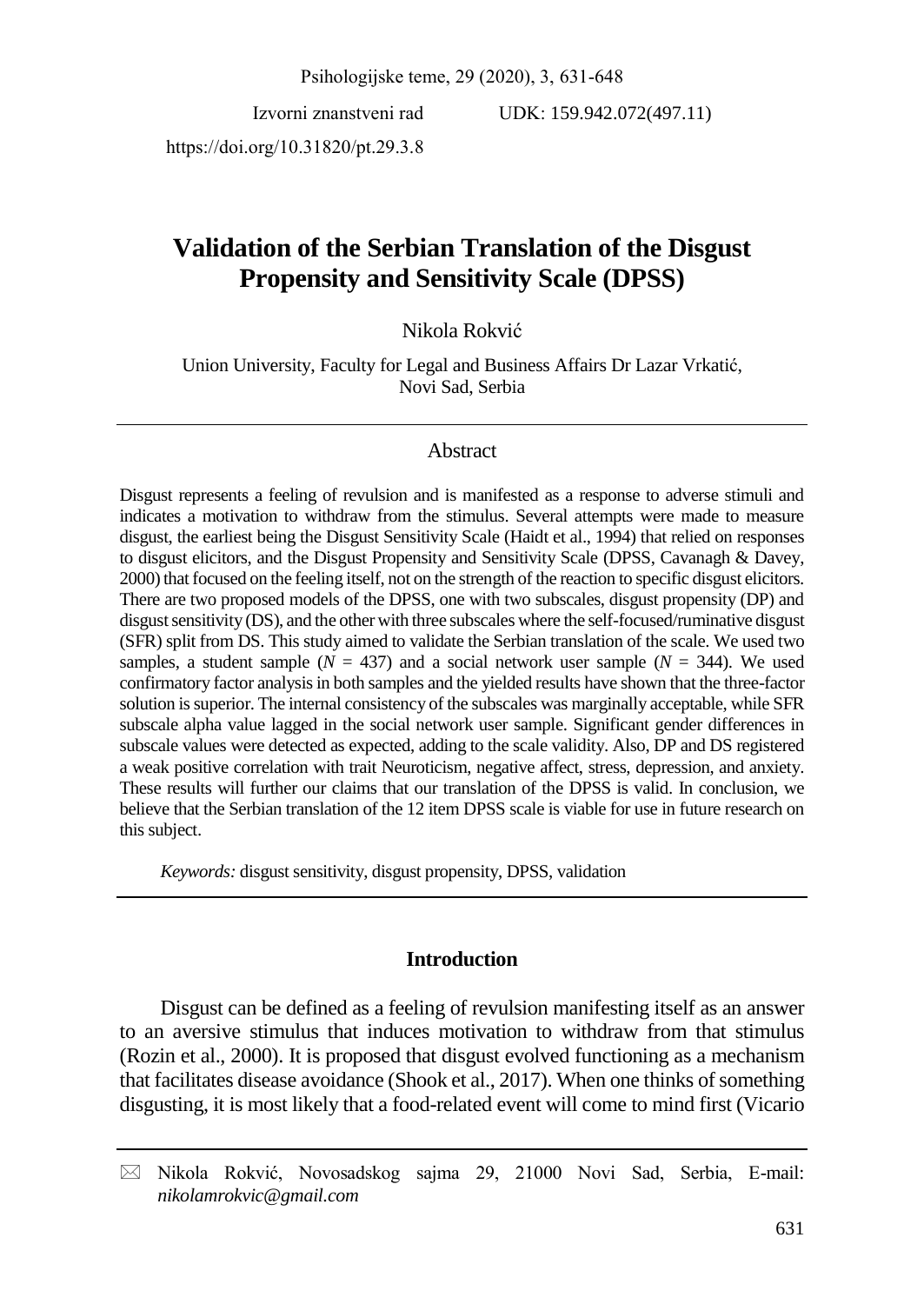et al., 2017). In fact "disgust, an originally food-related emotion, expanded, both in biological and in cultural evolution, to become a guardian of the body, the social order, and the sole" (Rozin et al., 2008, p. 9-26). Concurrently psychoanalysis theorizes that disgust is recognized in the faces of parents and other significant figures in early development since they use it more often than they presume in response to certain behaviors and bodily functions of the child (Miller, 2004). Also, this author postulated that facial recognition of disgust in certain social situations later prompts a conditioned response to the same situation.

Relationship between disgust and psychopathology has been heavily investigated. For instance, descriptive and experimental research has implicated disgust in the development and maintenance of fear of the spiders (arachnophobia), fear of the blood/injection injury, contamination-based obsessive-compulsive disorder and eating disorders (Olatunji et al., 2007). Also, individuals suffering from emetophobia, fear of vomiting, have significantly elevated levels of disgust sensitivity; and propensity and disgust sensitivity are good predictors of emetophobic complaints (van Overveld et al., 2008). Mental contamination, a fear of contamination that arises in the absence of physical contact with a perceived contaminant, is positively connected to both disgust propensity and disgust sensitivity (Travis & Fergus, 2015). Also, disgust propensity increases the risk of developing a negative body image by increasing the feeling of self-disgust while disgust sensitivity increases the impact of self-disgust on the development of a persistent negative body appraisal (von Spreckelsen et al., 2018). Furthermore, there is a significant positive association between disgust propensity and sensitivity and hypochondriasis and health anxiety (Olatunji, 2009). There is also research implying a connection between disgust, schizophrenia, depression, and various sexual dysfunctions (Olatunji & McKay, 2007). Disgust has also been strongly related with the existence of reactive formation, a psychological defence mechanism, in an individual (Miller, 2004). In light of what was mentioned above, it is safe to say that disgust as a trait is linked to the psychopathology in many forms and that the precise mechanisms are still the subject of much debate and research. Given such documented relationships between disgust and psychological distress factors, we have decided to determine the relationship between disgust and measures of wellbeing, such as subjective vitality and life satisfaction. Apart from the research values of this approach, we also believe it is valuable to determine the validity of the instruments used.

On a neurological level, disgust-eliciting pictures have been shown to activate several areas of the brain such as the parietal cortex, anterior cingulate cortex and brain regions involved in valence and arousal processing such as the insula (Schafer et al., 2009). There is research supporting the hypothesis that the insula is, in fact, a hub for disgust sensitivity related behaviour, while other parts of the brain may be linked to specific facets of disgust sensitivity (Vicario et al., 2017). The authors also suggest that the neural basis of disgust and emotional processing largely overlap with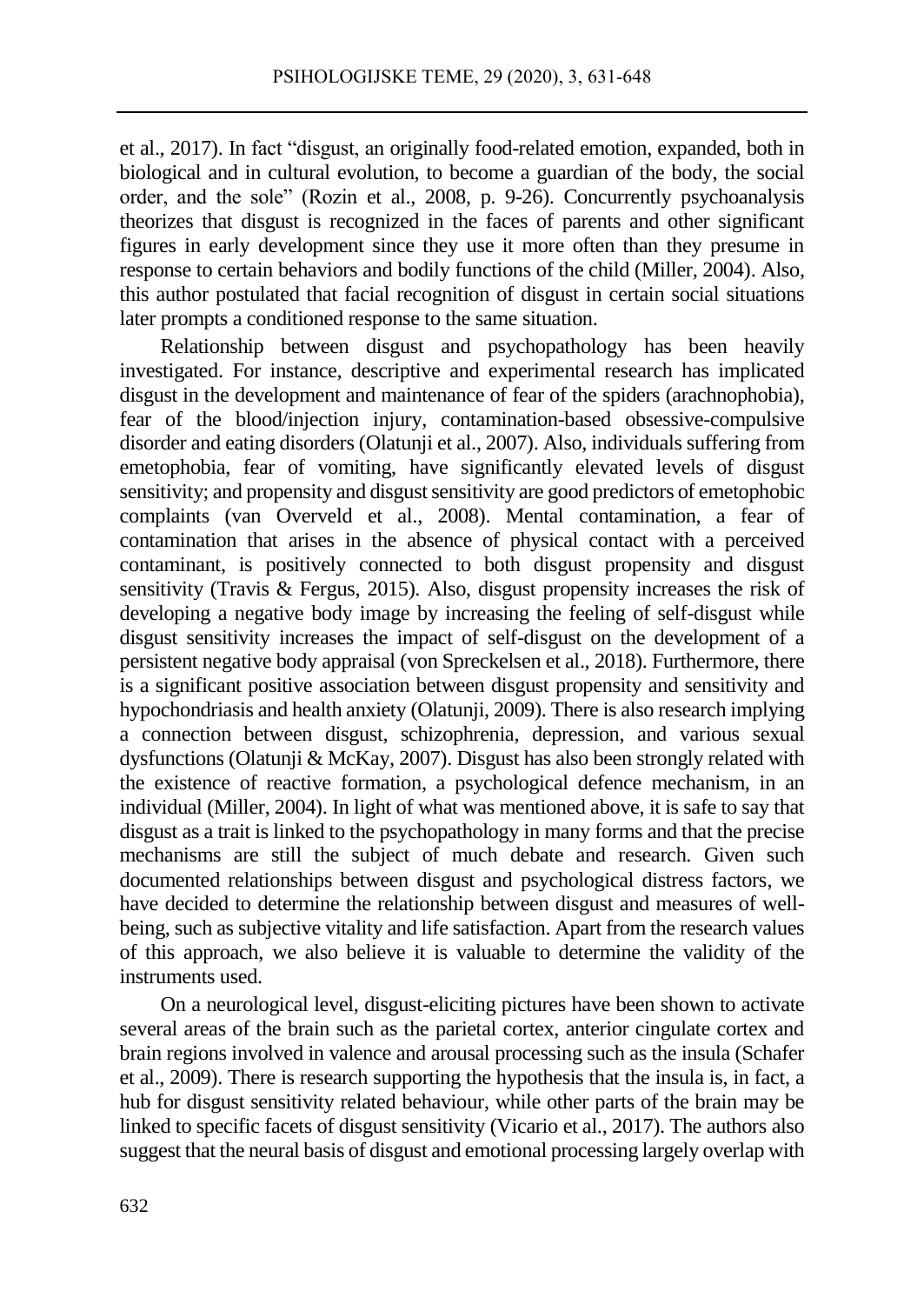those underpinning the sense of internal bodily signals, including visceral sensations. When shown disgust-eliciting video clips, subjects have shown increased activation of the parasympathetic and the sympathetic autonomous nervous system (de Jong et al., 2011).

Interestingly enough, female participants consistently measure higher levels of disgust than males (Druschel & Sherman, 1999). There have been attempts to explain these differences in several different disgust domains (Al-Shawaf et al., 2018). When considering sexual disgust, authors suggest that greater minimum obligatory parental investment, higher likelihood and greater cost of sexually transmitted diseases, defence against rape and sexual coercion, and sex differences in reputational damage might be the cause of greater sexual disgust levels in females. When considering pathogen disgust, the authors also offer several hypotheses such as danger of offspring contagion, the teaching and modelling hypothesis where mothers teach offspring disease-avoidant behaviour and so it is more pronounced, and the food preparation hypothesis were for most of the history women have been tasked with cleaning and preparing food. Also, there have been reported differences in disgust sensitivity with regards to age with older individuals displaying decreased disgust sensitivity (Curtis et al., 2004).

The interest in researching disgust does not stop at the level of the psychopathological - social implications of trait disgust have also been a subject of great interest. There is a strong relation between political conservativism and disgust sensitivity, even when controlled for the Big Five personality traits (Inbar et al., 2012). Following these conclusions, disgust sensitivity has been shown to predict intuitive disapproval of homosexual behaviour (Inbar et al., 2009). This incursion of the emotion of disgust in the field of morality has been of great interest to researchers. When disgust is elicited in individuals, they tend to make harsher moral judgements (Schnall et al., 2008). It has been shown that, indeed, irrelevant feelings of disgust influence moral judgements, especially when this feeling has been induced by oral/gustatory interventions, but also caution against strong categorical conclusions based on these findings (Landy & Goodwin, 2015). In that respect, some findings insist that "moral disgust" is not a function of disgust sensitivity as such, but just one instantiation of a more general association between affect and judgement (Landy & Piazza, 2017). But still, some studies report very specific relationships between disgust sensitivity and moral judgement, especially in the domain of transgressions in the domain of purity morality (Wagemans et al., 2019). As we have shown, research into the relationship between disgust sensitivity, morality, and moral judgement is diverse, on-going and at times inconclusive, but a very exciting and vibrant field of study.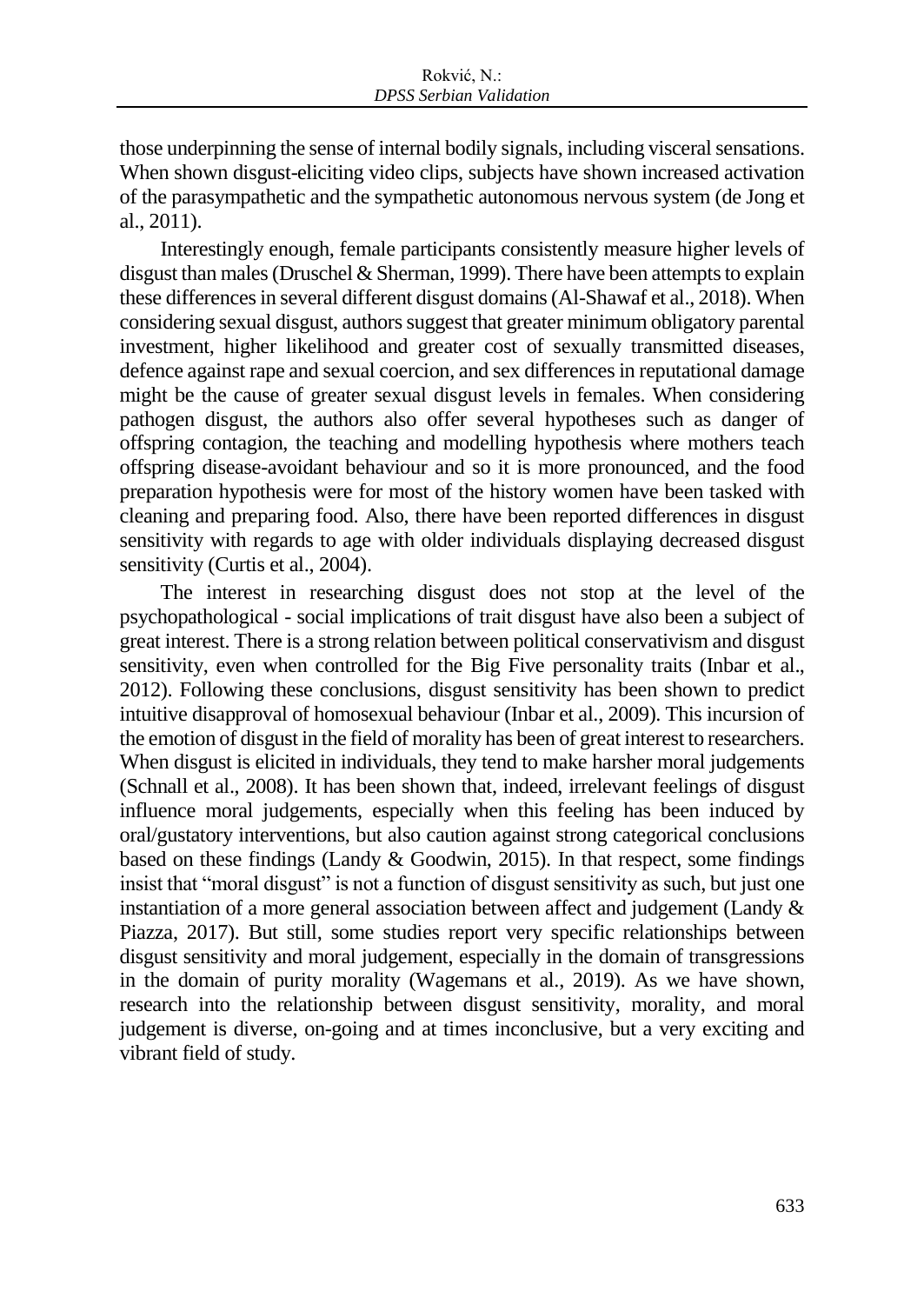## **Disgust Propensity and Sensitivity Scale**

The oldest instrument of measuring disgust is the Disgust Sensitivity Scale, and its items revolve around measuring responses to various disgust elicitors (Haidt et al., 1994). One of the more widely used scales is the Three Domain Disgust Scale, which measures pathogen, sexual and moral disgust (Tybar et al., 2009). The Disgust Propensity and Sensitivity Scale (DPSS), first proposed by Cavanagh and Davey (2000), intended to measure both disgust sensitivity and propensity but without items that have significant similarities to those that imply psychopathology. Devoid of mentioning specific elicitors in its proposed items, disgust sensitivity (DS) and disgust propensity (DP) have been isolated as separate constructs in the DPSS with different associations with related constructs (van Overveld et al., 2006). In this manner, disgust sensitivity can be interpreted as a measure of how inconvenienced a person is by experiencing disgust and disgust propensity can be seen as readiness or the ease with which a person reacts with disgust.

It was further refined by van Overveld et al. (2006). The authors shortened the scale from 32 to 16 items, and this structure was further validated by Olatunji et al. (2007). However, work on the scale was not yet done, and further examination of the scale resulted in another reduction to a 12-item scale but retaining the same structure - the disgust propensity and disgust sensitivity subscales (Fergus & Valentiner, 2009). Further research has put the two-factor structure of the questionnaire into doubt (Goetz et al., 2013). The authors detected a third, lower-order factor that they named self-focused/ruminative disgust (SFR). We have found literature regarding translating the DPSS-r on other languages, and while it retained its original structure in Japanese (Iwasa et al., 2016) and in Portuguese (Ferreira et al., 2016), the Italian translation of the 16-item version of the scale yielded a 4-factor solution (Mrtoni et al., 2017). As it can be seen, work on this scale is vibrant and continuously offers possibilities for improvement in order to detect the measured constructs more specifically.

Our study aimed to validate the Serbian translation of the reduced item (12 item) Disgust Sensitivity and Propensity Scale Revised, determine its structure and relationship with other relevant constructs. The primary focus of this research was to test the available structural models by using confirmatory factor analysis. For this purpose, we have conducted two studies - in Study 1, we have used a sample of undergraduate students to verify proposed construct validity and cross-check it with personality and measures of psychological well-being, and in Study 2, we used a proposed general population sample to recheck construct validity and determine its relationship with factors of psychological distress.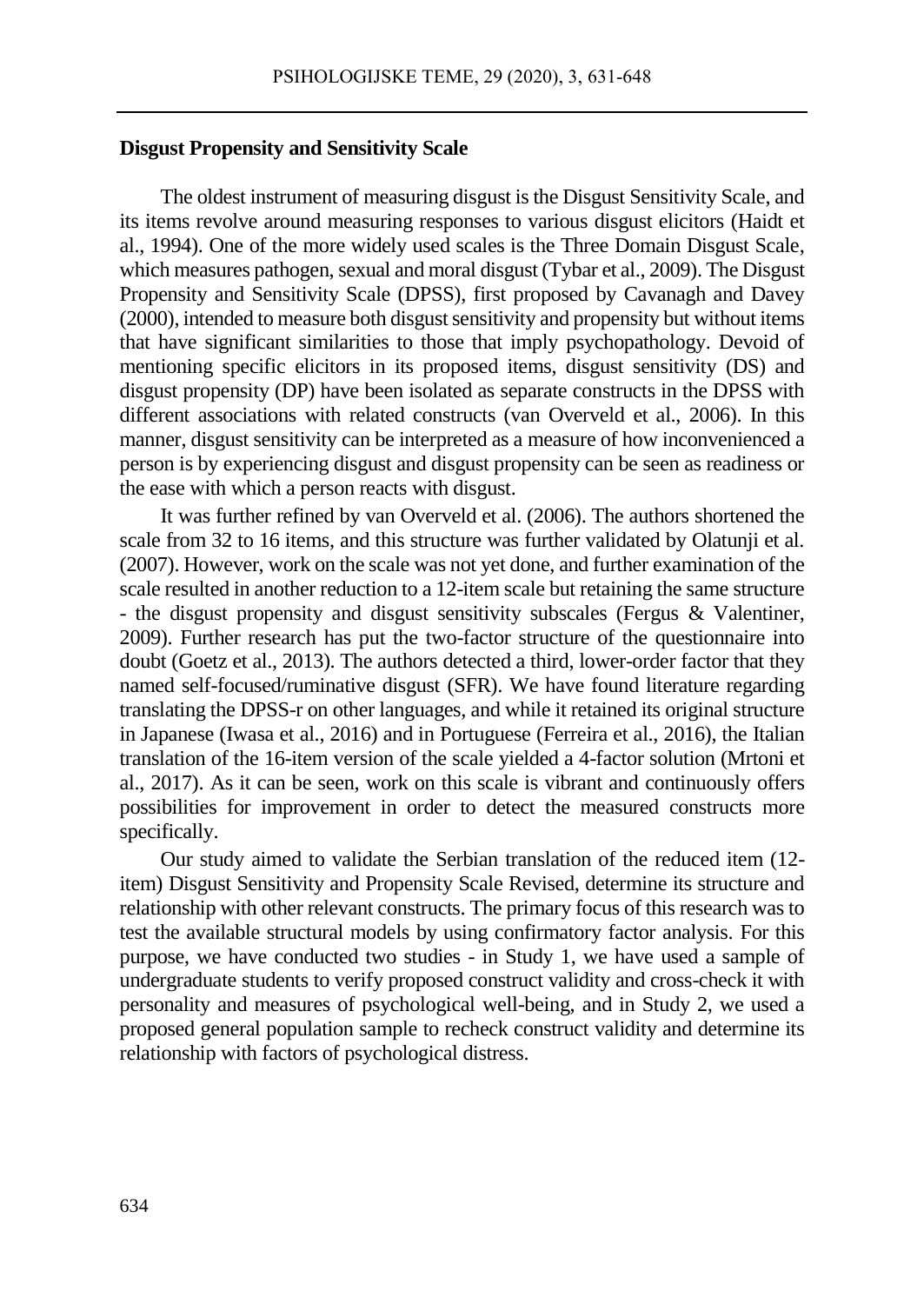#### **Study 1**

## **Method**

#### *Participants*

The first study consists out of 437 participants (82.4 % female) with a mean age of 20.51 ( $SD = 1.25$ ;  $min = 19$ ;  $max = 26$ ). All of the participants were undergraduate students participating voluntarily in the survey without any incentive or reward.

#### *Instruments*

*Subjective Vitality Scale (SVS,* Nix et al., 1999*)* - Developed under the auspices of the Self-Determination theory (SDT), the concept of vitality was proposed as a state connected to, and possibly arising from, the satisfaction of basic psychological needs, as they are defined by this theory (Nix et al., 1999). We used the most commonly utilized 6-item version (Bostic et al., 2000) that measures responses on a 7-points scale (1 – *Not true at all*, and 7 – *Very true*; e. g. *I feel alive and vital*). It showed good internal consistency in our study, with an alpha score of .83.

*Satisfaction With Life Scale (SWLS,* Diener et al., 1985*)*, a 5-item scale, has shown remarkable effectiveness over decades since proposed by Diener and associates in 1985, and so has the Serbian translation (Jovanović, 2016; Vasić et al., 2011). The responses are measured on a 5-point scale (1 – *Strongly disagree*, and 5 – *Strongly agree;* e. g. *I have been satisfied with my life*), and this is a single construct scale. In our research it has shown acceptable internal consistency of  $\alpha = .77$ .

*Mini International Personality Item Pool* – 6 (*IPIP-6,* Sibley, 2012) – a short 24-item measure for the HEXACO six dimensions personality model with responses measured on a 7-point scale (1 – *Strongly disagree*, and 7 – *Strongly agree*; e. g. *I am not interested in abstract ideas*). We only used 20 items which cover the subscales that corresponds to the Big Five personality traits (Medjedović & Tara, 2017). The subscales showed lower but acceptable internal consistency levels ( $\alpha$ ) ranging from .64 to .75).

## *Procedure*

We have decided to compare the original 2-factor model proposed by Fergus and Valentiner (2009) (Model 1) and the alternative 3-factor model proposed by Goetz and associates (2013) (Model 2). When performing confirmatory factor analysis, we used the maximum likelihood estimator in SPSS Amos version 21 program. We have used the following model fit indicators: Root Mean Square Error of Approximation (RMSEA), Comparative Fit Index (CFI), Tucker Lewis Index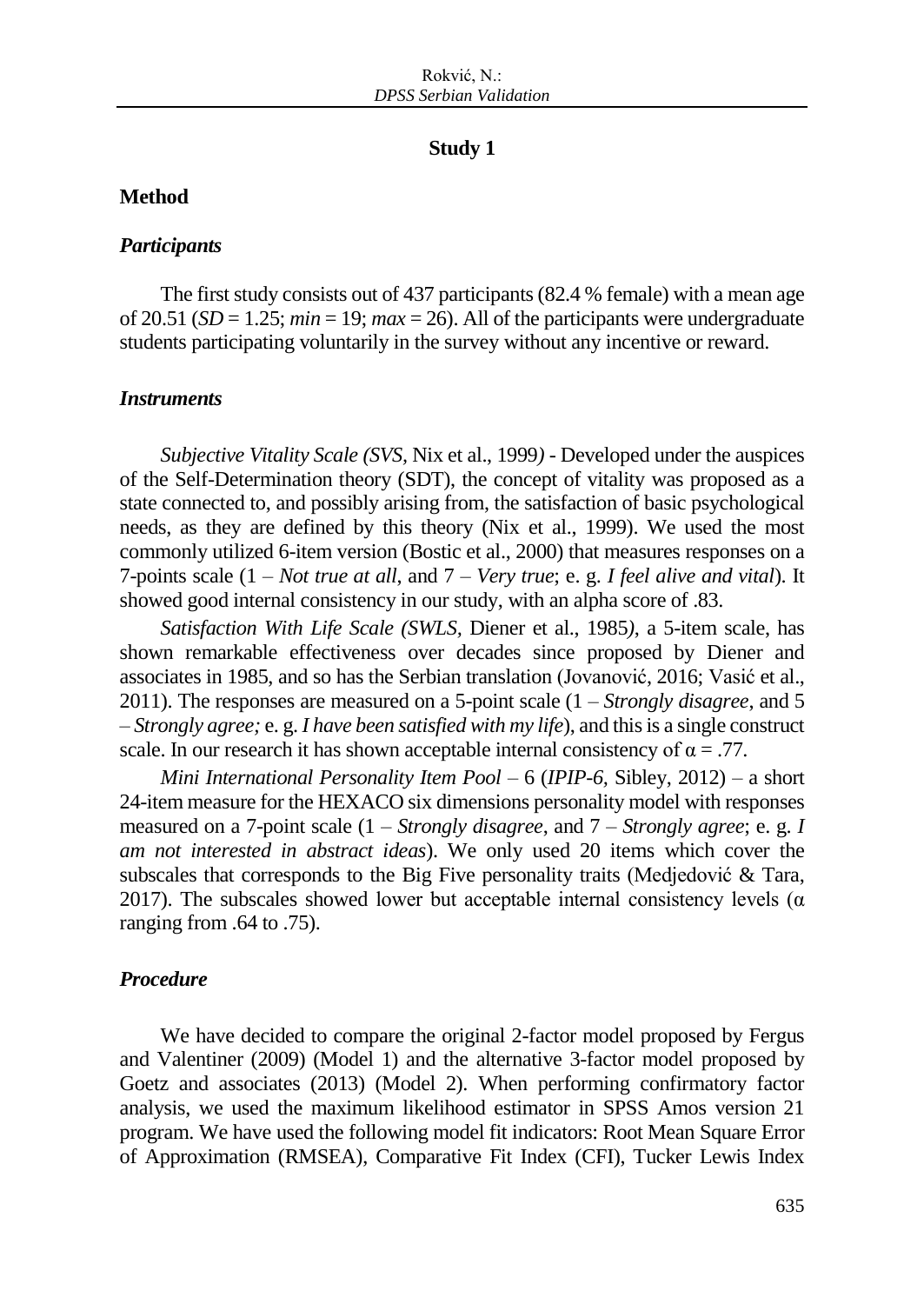(TLI), Akaike Information Criterion (AIC) and the Bayesian Information Criterion (BIC).

One of the indicators of a good model fit that we used is RMSEA. We placed the maximum cutoff value to be  $.08$ , while we considered  $< 0.05$  to reflect a good model fit (Browne & Cudeck 1993). Next, we used the CFI and the TLI in order to determine a good model fit. For both indices we considered values of at least .90 to indicate an acceptable model fit, while values of .95 and above represent a good model fit (Bentler, 1990; Tucker & Lewis, 1973). The last two observed parameters were the AIC and the BIC where models with lower AIC and BIC are considered to be indicators of better model fit (Akaike, 1987; Schwatz, 1978). These parameters we considered useful when comparing to contesting models of how the instrument can be structured. Because there is only a small number of male participants it was impractical to perform confirmatory factor analysis on male and female subsamples. Also, to further corroborate the validity of the scale, we tested it along with related constructs and further explored its relationships with constructs that did not find precedent for in available literature. For the same reason, we have tested gender differences in the DPSS subscales.

### **Results**

Results of the confirmatory factor analysis are displayed in Table 1. For the first model the  $\chi^2$  value was 218.14 ( $df = 53$ ;  $p < .001$ ), for the second model we have found the following  $\chi^2$  value 153.91 ( $df = 51$ ;  $p < .001$ ). When analysing our findings, we can see that when considering all observed parameters for the second model, the 3-factor model proposed by Goetz and associates (2013) is superior to the original 2 factor model. Taking this into account, we have performed all further analyses by using this structure model.

Table 1.

*Results of Confirmatory Factor Analysis for Study 1*

|         | RMSF A | ΓH   | TI   | AIC    | RCI                |
|---------|--------|------|------|--------|--------------------|
| Model 1 | 085    | .903 | .879 | 268.14 | <sup>3</sup> 70.14 |
| Model 2 | .068   | .939 | .922 | 207.91 | 318.07             |

*Note.* Model 1 represents a 2-factor solution with DP and DS, Model 2 represents a 3-factor solution with DP, DS and SFR.

The DPSS-r subscales Disgust Propensity, Disgust Sensitivity and Self and Ruminative Disgust (DP, DSs and SFR respectively) have shown good overall consistency in Study 1 ( $\alpha$  values of .81, .79 and .62 respectively). Correlations between measured constructs were mostly weak and insignificant. The only significant correlations at the level of  $p < .01$  were those between Neuroticism and DP  $(r = .17)$  and DS  $(r = .16)$ , while SFR correlated negatively with Agreeableness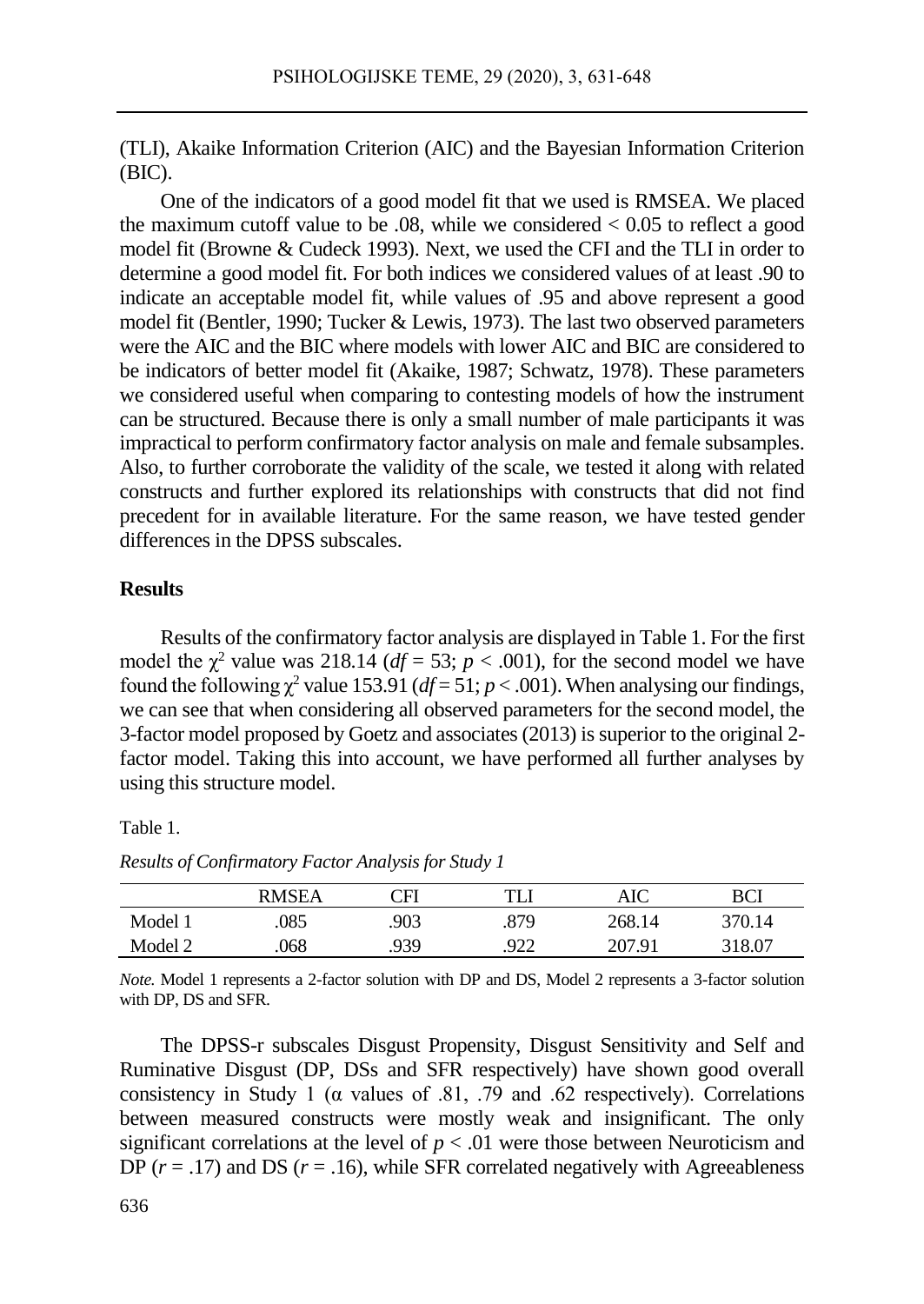$(r = -1)$  and Openness  $(r = -12)$  at the significance level of  $p < .05$ . These correlations, while statistically significant, are very low. With regards to gender, we found that there were significant differences ( $p < .05$ ) in both DP ( $M_f = 18.94$ ;  $SD_f =$ 5.5 and  $M_m = 17.35$ ;  $SD_m = 4.93$  female and male respectively,  $t(df) = 2.34(435)$ ) and DSs ( $M_f = 10.49$ ;  $SD_f = 3.68$  and  $M_m = 9.56$ ;  $SD_m = 3.51$  female and male respectively,  $t(df) = 2.2(435)$ ) with females registering higher levels, but there is no gender difference in SFR levels ( $M_f = 4.33$ ;  $SD_f = 1.9$  and  $M_m = 4.39$ ;  $SD_f = 2.06$ female and male respectively,  $t(df) = -.23(435)$ ). We have performed linear regression to determine the percentage of DPSS subscales variance determined by the Big Five personality traits. In case of DP ( $F(df) = 3.76(436)$ ;  $p = .002$ ) it is only 4.2 %, DSs  $(F(df) = 2.6(436); p = .025)$  it was 2.9 % and SFR  $(F(df) = 2.26(436); p$  $= .048$ ) it was only 2.6 %.

#### **Study 2**

## **Method**

#### *Participants*

The second study had 344 participants (74.4 % declared themselves as female) with a mean age of  $27.8$  ( $SD = 8.42$ ; min = 18; max = 61). This study was performed via internet, and the survey freely circulated the social networks. With regard to education levels, 152 (44.2 %) reported themselves as students, 80 (23.3 %) as having finished undergraduate studies, 35 (10.2 %) have high-school level education, 64 (18.6 %) have master's level education and 12 (3.8 %) have PhD level education. With regards to employment status, 129 (37.5 %) are students, 61 (17.7 %) are unemployed, 47 (13.7 %) are precariously employed and 107 (31.1 %) are permanently employed.

#### *Instruments*

*Positive and Negative Affect Schedule (PANAS,* Watson et al, 1988*)* – In our study we only used the negative affect schedule of this inventory (Mihić et al., 2014). This is a 10-item subscale, measuring responses on a 5-point scale (1 – *Strongly disagree*; 5 – *Strongly agree*), that showed excellent internal consistency with an α value of .88.

*General Anxiety Disorder 7 scale (GAD7*, Spitzer et al., 2006*)* – was conceived as a short scale for measuring general anxiety as represented by a feeling of constant worry. It has no subscales, consisting only of 7 items that measure responses on a 4 point scale (1 – *Not at all*; 4 – *Nearly every day*). Its reliability in Serbian has been proven (Rokvić, 2019) and has shown good internal consistency with  $\alpha = .88$ .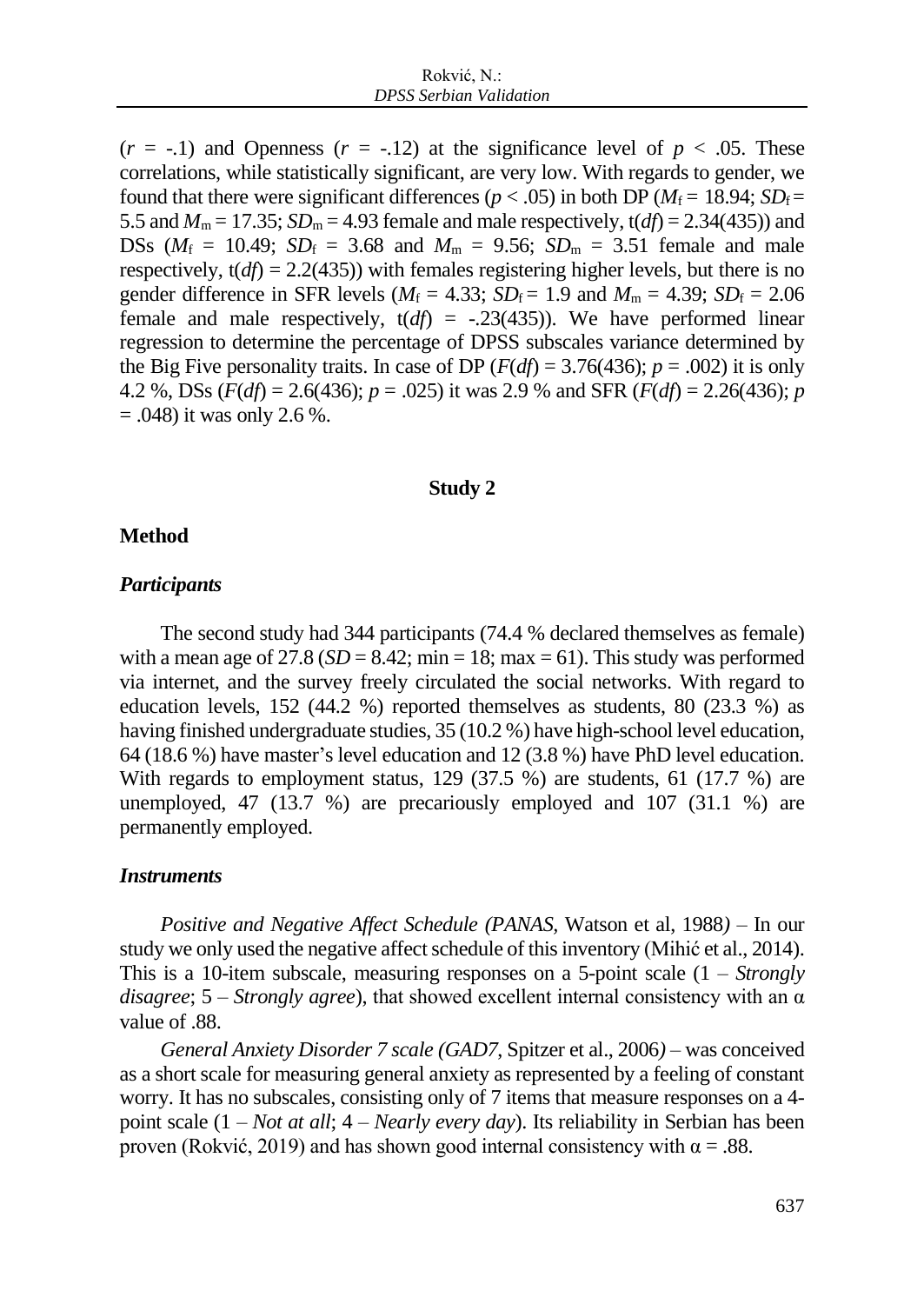*Depression Anxiety and Stress Scale 21 (DASS21,* Henry, 2011*)* – consists out of 21 items and three subscales that measure levels of stress, anxiety and depression with 7 items each, measuring responses on a 4-point scale (1 – *Does not apply to me at all*, 4 – *Applies to me very much or most of the time*), and it was validated on the Serbian language and shown good psychometric properties (Jovanović et al., 2014). The subscales showed good internal consistency with  $\alpha$  ranging from .87 to .88.

*The Big Five Inventory* (McCrae & Costa, 1999) – Is a 44-item inventory of the Big Five personality traits measuring responses on a 5-point scale (1 – *Completely disagree*, 5 – *Strongly agree*). In our research, we have only used the Neuroticism subscale (McCrae & Costa, 1999). The Neuroticism subscale has shown tolerable internal consistency of  $\alpha = .69$ .

## *Procedure*

We have repeated the confirmatory factor analysis procedure on this sample to determine the factor structure of the questionnaire by using the same models as in Study 1. The same program, procedure, estimator indexes and cutoff values were used in this study as were used in Study 1. We were interested in seeing the results of this repeated procedure, since Study 2 represents a more diverse sample of the population, not just undergraduate students, and the effect, if any, that this can have on the validity of the factor structure. Because there is also a small number of male participants in Study 2, it was impractical to perform confirmatory factor analysis on male and female subsamples. We have also used methods of descriptive statistics, correlation, and ANOVA.

## **Results**

The results of the confirmatory factor analysis in Study 2 are presented in Table 2. Again, using the criteria proposed in Study 1, we determined that the second model, the one containing the SFR subscale, has a superior model fit. The DPSS-r subscales Disgust Propensity, Disgust Sensitivity and Self and Ruminative Disgust (DP, DSs and SFR respectively) have shown acceptable internal consistency in Study 2 ( $\alpha$  values of .78, .77 and .51 respectively).

Table 2.

*Results of Confirmatory Factor Analysis of the Proposed Models in Study 2*

|         | $X^2(df)$ ; p                   | RMSEA | <b>CFI</b> | TLI  | AIC     | BIC     |
|---------|---------------------------------|-------|------------|------|---------|---------|
| Model 1 | 219.711(53); $p < .001$         | .096  | .857       | .822 | 269.711 | 365.727 |
|         | Model 2 127.369(50); $p < .001$ | .067  | .934       | .913 | 183.269 | 290.807 |

*Note.* Model one represents a 2-factor solution with DP and DS, Model 2 represents a 3-factor solution with DP, DS and SFR.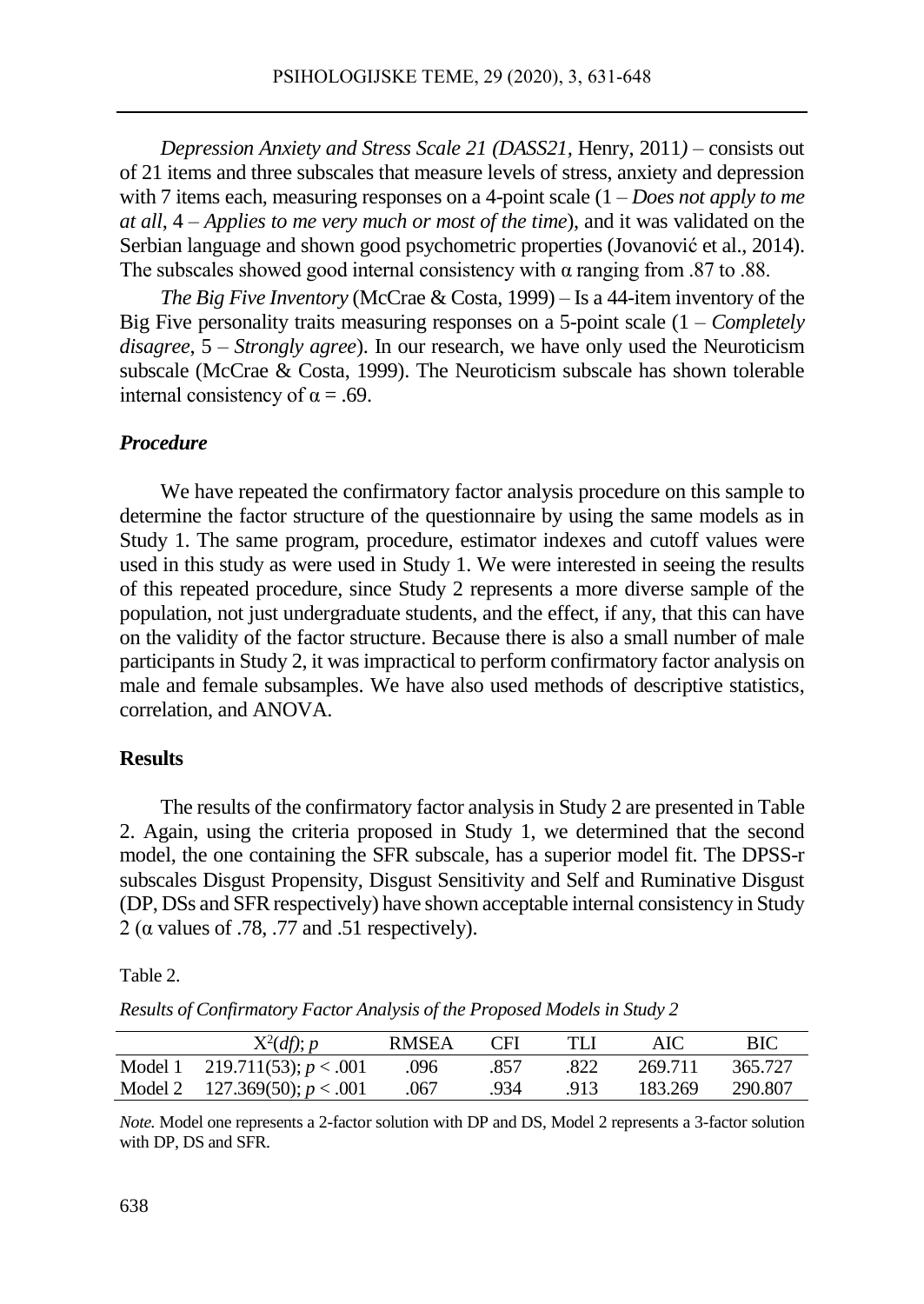The results of correlations between measured constructs in Study 2 and the three subscales model of the DPSS-r are presented in Table 3.

|                     | DP       | <b>DSs</b> | <b>SFR</b> |
|---------------------|----------|------------|------------|
| GAD7                | $.16***$ | $.27***$   |            |
| Neuroticism         | $.15***$ | $.29***$   | $.11^*$    |
| Negative affect     | $.19***$ | $.25***$   | $.19***$   |
| Stress (DASS21)     | $.14***$ | $.26***$   | $.11*$     |
| Depression (DASS21) | $.17***$ | $.11^*$    |            |
| Anxiety (DASS21)    | $17***$  | $.30**$    | $.14*$     |

Table 3.

*Correlations Between Measured Constructs in Study 2*

 $p < .05$ ;  $p < .01$ .

The same gender difference in DPSS subscale values was found in the general population sample, Study 2, for DP ( $M_f$  = 21.72; *SD*<sub>f</sub> = 4.63 and  $M_m$  = 19.53; *SD*<sub>m</sub> = 5.29 female and male respectively,  $t(df) = 3.68(342)$ ) and DSs ( $M_f = 10.67$ ;  $SD_f =$ 3.97 and  $M_m = 8.1$ ;  $SD_m = 2.99$ ,  $t(df) = 4.51(342)$ ) with *p* values less than .001 in both cases. In Study 2, there was also no difference in SFR levels between genders  $(M_f=$ 4.06;  $SD_f = 1.8$  and  $M_m = 3.95$ ;  $SD_m = 1.87$  female and male respectively,  $t(df) =$ .463(342)). With regards to employment status, we performed ANOVA analysis on the Study 2 sample. For DP ANOVA was not significant ( $p = .51$ ), for DSs ( $F(df) =$ 2.87(343);  $p = .036$ ) there was a significant difference between students and permanently employed, with the latter having lower levels of disgust sensitivity. For SFR  $(F(df) = 3.23(343); p = .023$  the findings are the same as for DSs. When performing ANOVA to determine possible differences between education groups, we excluded those participants with a PhD because of how few there were in our sample. ANOVA was not significant for any of the DPSS subscales. In this sample DP, DSs and SFR values do not correlate significantly with participant age.

## **General Discussion**

Given the designated criteria for the goodness of fit, we can safely say that the 3-factor mode, the one that splits the Disgust Propensity and Sensitivity Scale (DPSS) into disgust propensity (DP), disgust sensitivity (DSs) and selffocused/ruminative disgust (SFR) subscales, has proven to be better than the 2-factor model. But we must observe that both models, although achieving acceptable values of observed estimator indices, fell short of proposed good model fit values. In Study 1, the 2-factor model failed to achieve acceptable values on the RMSEA and TLI criteria, and this was also the case for CFI on the general population sample (Study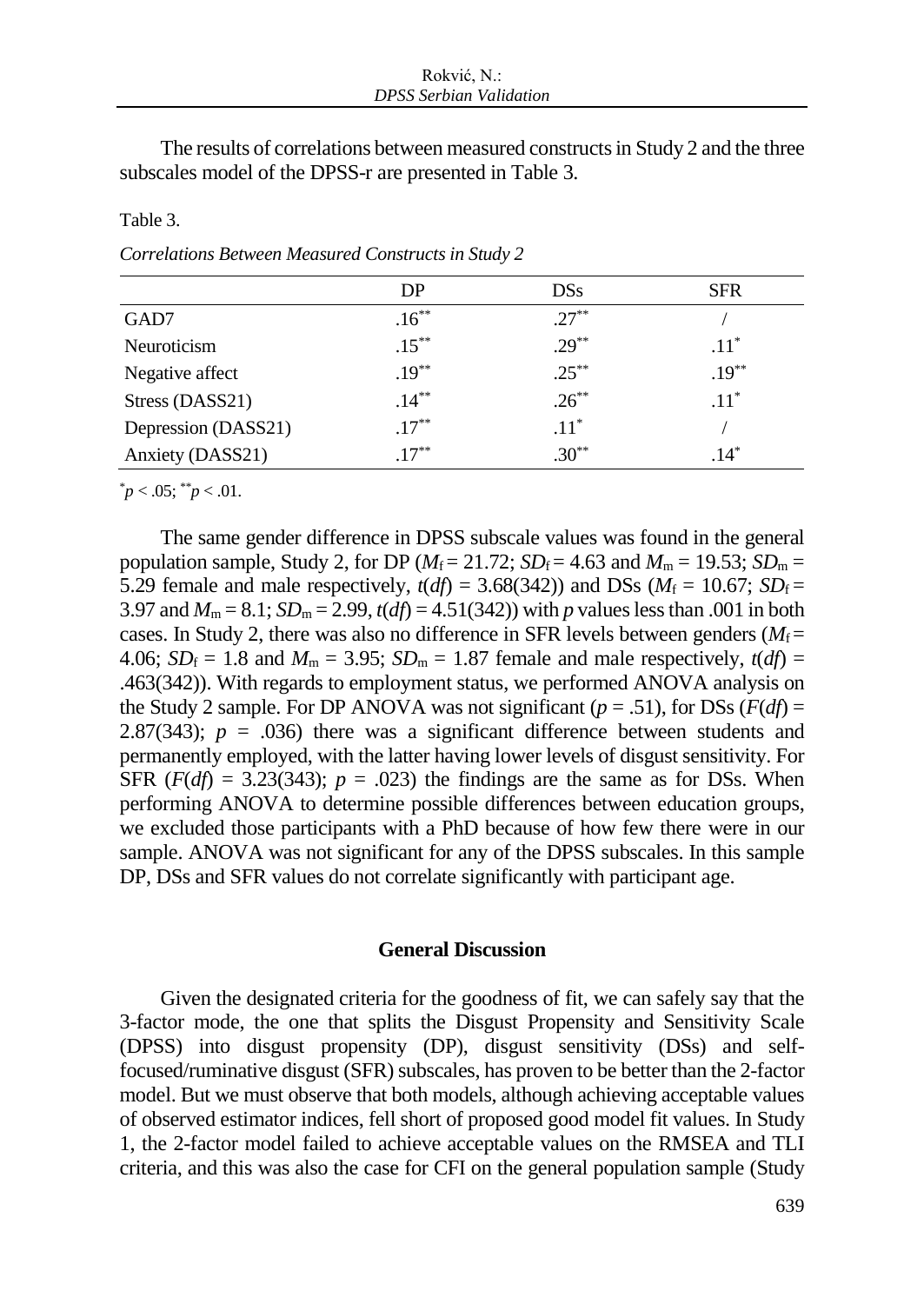2). All observed parameters of goodness of fit regarding the 3-factor model are placed within acceptable parameters on both samples.

When we compare our results to the original Study proposing the 12-item 2 factor model, the results are somewhat inconclusive, with our results being better on the RMSEA criterion, but slightly underachieving on the CFA criterion (Fergus & Valentiner, 2009). On the other hand, the situation with model 2 is quite the opposite. In fact, given that Goetz and associates (2013) used less stringent criteria for goodness of fit on estimators that we have used in our study, we can safely say that in our research the 3-factor model outperformed the original study on every observed estimator. Considering all this, we believe we can say that when confirmatory factor analysis is concerned, the 3-factor model of the DPSS is superior to the 2-factor model and we recommend it for use in further research.

The internal consistency of the scale has been in line with what we were led to expect by Ferguson (2009), in other words, acceptable, just under the .80 cutoff alpha value. Goetz and associates (2013) were the first to isolate the SFR subscale and in its inception, it already had a lower than acceptable alpha value. Concordantly, the internal consistency values of SFR in study one of four research are in accordance with what we are led to expect from Goetz and associates (2013). We believe that this is partly because both observed studies used a student sample. Study two, in our case, consisted of social network users, a more diverse group of participants, therefore, we believe this to be the reason why there is a discrepancy between SFR alpha value recorded in Study 2 on one hand and study two and results found by Goetz and associates (2013) on the other.

The existence of gender differences in results, with higher levels of DS and DP in female participants, goes towards the validity of the scale translation. Although we did not find particular reference to gender disparity in DPSS scores, a large body of work using other scales and methodologies has determined that females have higher levels of disgust sensitivity (Al-Shawaf et al., 2018; Prokop & Janciovicova, 2013). Therefore, the lack of gender differences reported in both available literature that used DPSS and our research is puzzling and at present cannot be explained. In our research we must take into account the fact that our samples consist mostly of female participants and that this might impact our results. Although unexpected, the fact that our results are in line with literature regarding the examined scale goes to further our claims to the validity of our translation.

We have not found any significant correlation between any of the DPSS subscale values and age, with older individuals being less sensitive to disgust. However, this connection has been reported in literature (Curtis et al., 2004). We believe we can explain this lack of result with the properties of the samples used in our study. Both samples have a rather low average age (20.51 and 27.8 years of age). This "lack" of older participants prohibits us from fully testing the age hypothesis. Therefore, this discrepancy with literature findings cannot be considered as an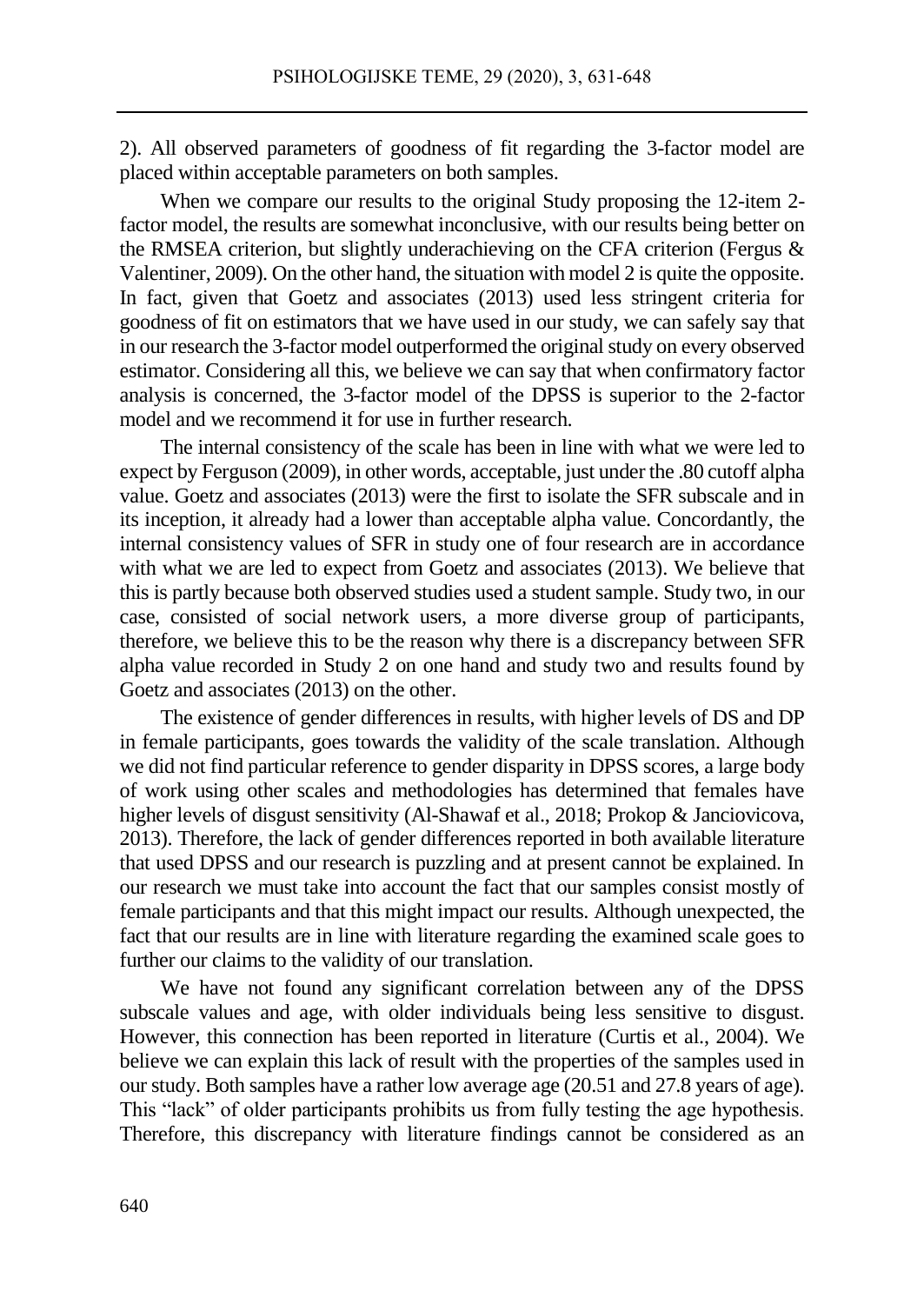argument against the scale's validity but an artefact of the sampling procedure, or rather of its shortcomings.

We have not found any evidence to link the concepts measured by DPSS to personality traits, as most of the research available has been focused on the clinical application of the scale and its relation to phobias and other clinical concepts. However, disgust sensitivity as such, measured by a different scale, has been found to have a significant relationship to personality traits as defined by the Big Five paradigm. Neuroticism,for instance, has been found to correlate positively with disgust sensitivity (Druschel & Sherman, 1999). The difference in strength of this correlation measured in sample 1 and sample 2 of our study can be explained by the fact that we have used different instruments to measure neuroticism and the fact that one sample consists of social network users and the other only out of students. The lack of correlation between Extroversion and Conscientiousness and disgust sensitivity was also reported by the previous study and corroborated by our findings as well. What is interesting is that the reported negative correlation between trait Openness and disgust sensitivity has been reported only in SFR subscale, suggesting that the weight of this relationship is located mainly in this new concept differentiated from disgust sensitivity as measured by the DPSS. Also, our findings are the first to report the existence of a negative correlation between Agreeableness and disgust sensitivity, in fact again only carried by the new SFR concept. The general low level of correlation detected is also reflects that the Big Five can explain only between 4.6 % and 2.6 % of the DPSS constructs variance. Overall, the described relationship between DPSS subscales and the Big Five goes hand in hand with existing results reported in literature (Druschel & Sherman, 1999). The fact that this is so lends credence to our translation of the DPSS.

Negative affect has also been reported to have a relationship with disgust measured by the DPSS (Olatunji et al., 2007). We have found a positive correlation between all three of the proposed subscales, and this is in accordance with the findings of the above-mentioned paper, although our findings show slightly smaller r values than expected. This again goes towards our belief that the Serbian translation of the DPSS is valid scale.

Disgust sensitivity has been strongly linked with various phobias, such as fear of injections and spiders and the related anxiety (Olatunji et al., 2007). Although our study did not focus on these concepts in particular, we have used general anxiety measures and factors of psychological distress and did not remain disappointed. Concepts measured by the DPSS have been found to correlate positively with general anxiety measures especially the DS subscale. On the other hand, the SFR subscale had only a weak relationship to these constructs, but as we have discussed at length before, we believe that this is due to the fact that this new concept is not developed enough. Again as before, our findings corroborate our validity claim and show that disgust sensitivity is not only related positively with specific phobias but with generalized anxiety, stress and, in minor capacity, depressiveness as well. Viewed in a different light given this relationship, we would expect that there exists a negative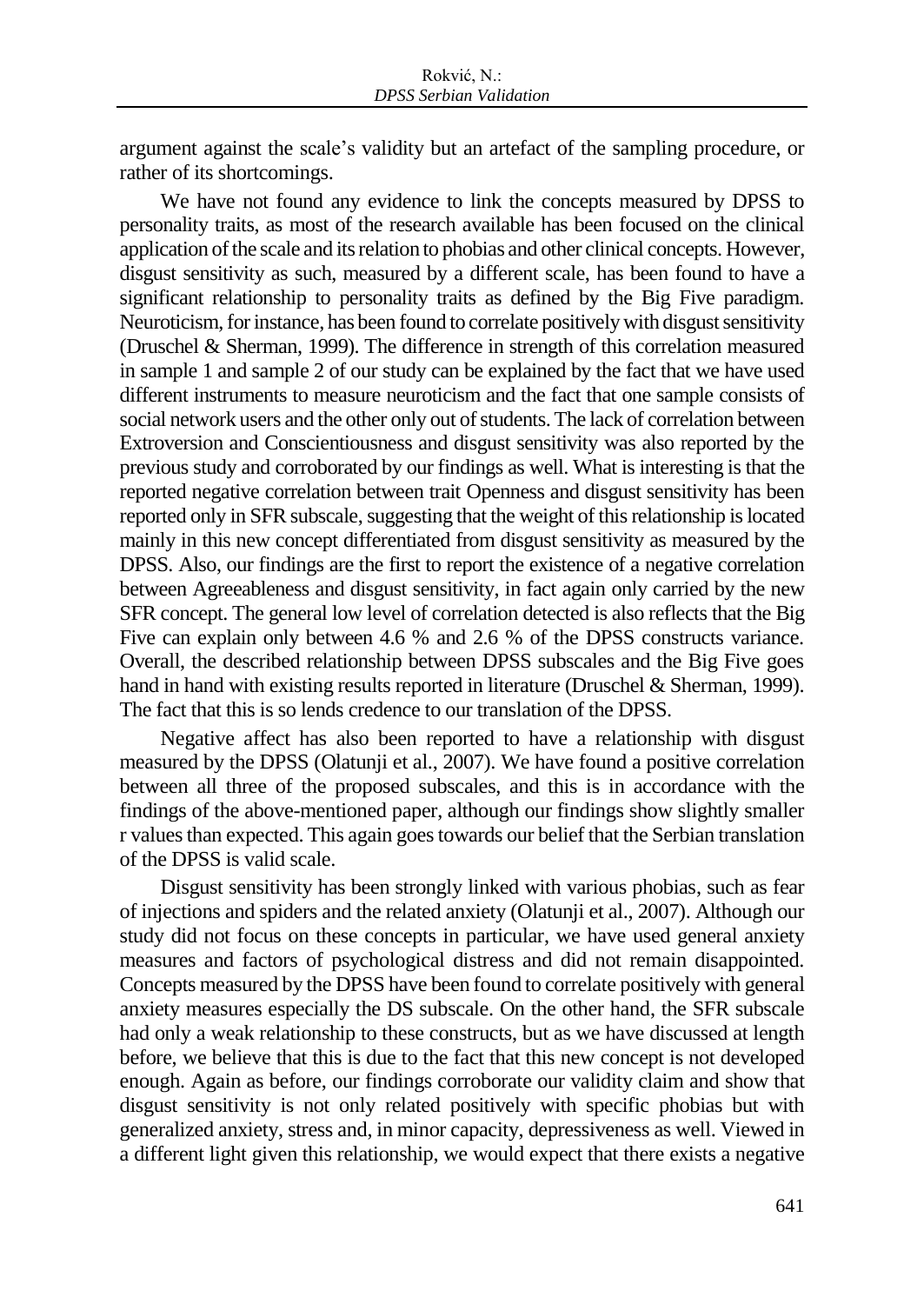correlation between disgust sensitivity and life satisfaction, but this is not the case, as it does not correlate with this construct in any meaningful way, at last not in our sample.

We have also attempted to discover the influence of several demographic factors on disgust sensitivity and propensity. The results of ANOVA point to a difference in recorded values with regards to employment status, with those permanently employed having the lowest DS and SFR levels, but the difference in values is only significant when considering the permanently employed and students. Also, we have found no difference in any of the subscale values and education levels. Although interesting, these results can only be considered a pilot attempt, as much larger and more representative samples of the general population are needed to draw any definite conclusions. Nevertheless, these can be considered guidelines for further study.

This study regrettably suffers from several limitations. One of them is a small sample in Study 2, where we hoped that by soliciting social network users we would get a more diverse, generalized, sample of the population. Further studies will have to correct this shortcoming. Another is that we have not tested the DPSS in conjunction with some clinical construct such as phobias and specific fears. Although not crucial to the determination of the scale's validity, this does represent a shortcoming.

## **Conclusion**

Based on the evidence made available by this study, we conclude that the Serbian translation of the DPSS scale mirrors the proposed structure of the 3-factor model, and therefore reflects literature findings. This is also true with its proposed relationship with other construct measured in our study. The lack of significant age and gender differences can be partly ascribed to the properties of the samples used in our study, but the lack of data in this area specific to DPSS also prevents comparison. We believe that the Serbian translation of the DPSS is a viable measure of the proposed construct, but must advise caution when interpreting results of the SFR subscale because it only consists of two items, and has shown low internal consistency.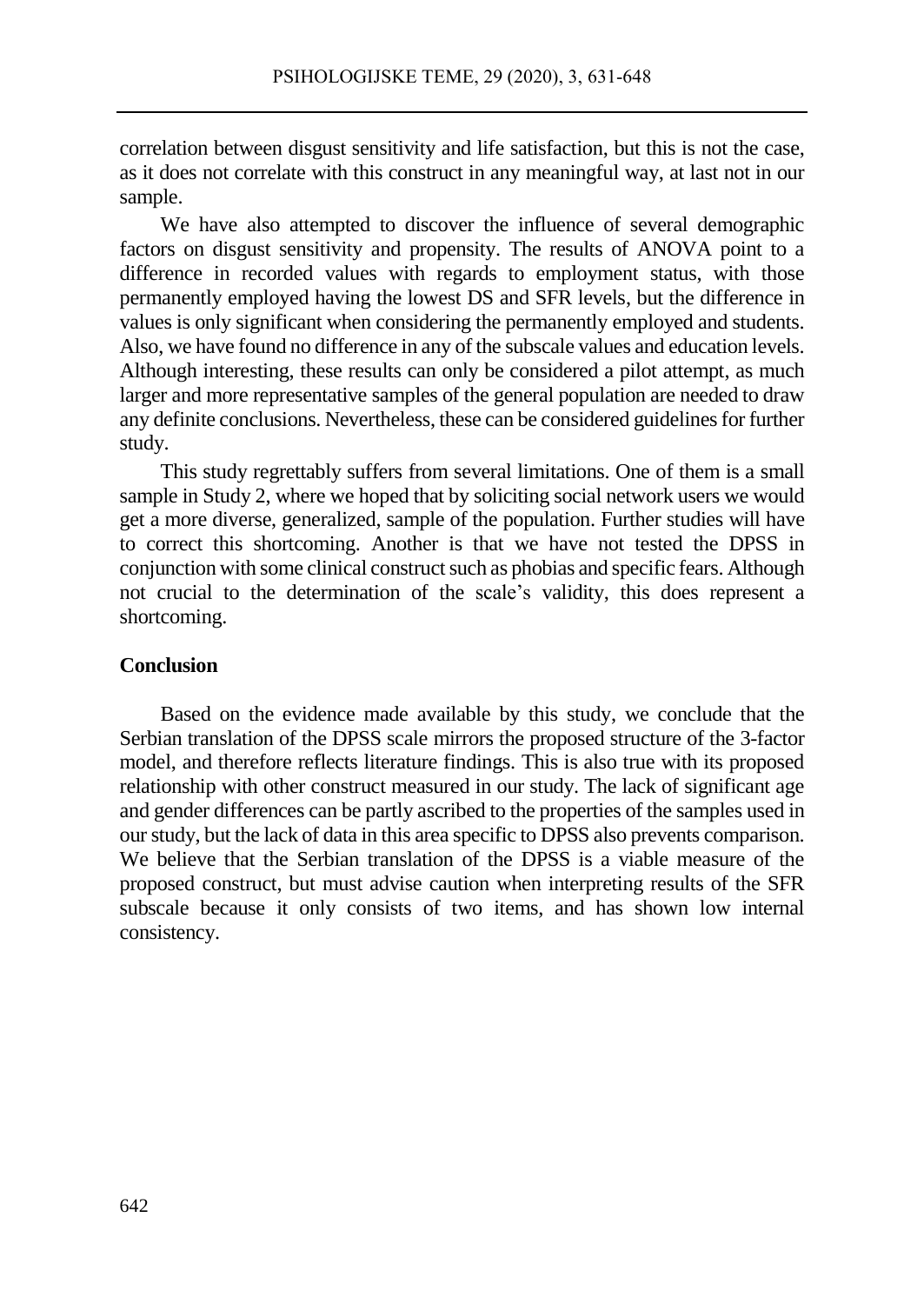## **References**

Akaike, H. (1987). Factor analysis and AIC. *Psychometrika, 52*(3)*,* 317–332.

- Al-Shawaf, L., Lewis, D. M. G., & Buss, D. M. (2018). Sex differences in disgust: Why are women more easily disgusted than men? *Emotion Review, 10*(2), 149–160. https://doi.org/10.1177/1754073917709940
- Bentler, P. M. (1990). Comparative fit indexes in structural models. *Psychological Bulletin, 107*(2), 238–246. https://doi.org/10.1037/0033-2909.107.2.238
- Bostic, T. J., McGartland Rubio, D., & Hood, M. (2000). A validation of the Subjective Vitality Scale using structural equation modeling. *Social Indicators Research, 52,* 313– 324. https://doi.org/10.1023/A:1007136110218
- Browne, M. W., & Cudeck. R. (1993). Alternative ways of assessing model fit. In K. S. Bollen & J. S. Long (Eds.), *Testing structural equation models* (pp. 136-162). Sage.
- Cavanagh, K., & Davey, G. C. (2000). *The development of a measure of individual differences in disgust.* British Psychology Society.
- Curtis, V., Aunger, R., & Rabie, T. (2004). Evidence that disgust evolved to protect from risk of disease. *Proceedings of the Royal Sociaty B, 271*, S131–S133.
- de Jong, P. J., van Overveld, M., & Peters, M. L. (2011). Sympathetic and parasympathetic responses to core disgust video clip as a function of disgust propensity and disgust sensitivity. *Biological Psychology*, *88*(2-3), 174–179.
- Diener, E., Emmons, R. A., Larsen, R. J., & Griffin, S. (1985). The Satisfaction with Life Scale. *Journal of Personality Assessment, 49*(1), 71–75. https://doi.org/10.1207/ s15327752jpa4901\_13
- Druschel, B., & Sherman, M., F. (1999). Disgust sensitivity as a function of the Big Five and gender. *Personality and Individual Differences*, *26*(4), 739–748. https://doi.org/10. 1016/S0191-8869(98)00196-2
- Ferguson, T. A., & Valentiner, P. D. (2009). The Disgust Propensity and Sensitivity Scale Revised: An examination of a reduced-item version. *Journal of Anxiety Disorders*, *23*(5), 703–710. https://doi.org/10.1016/j.janxdis.2009.02.009
- Ferreira, J., Soares, S., Bem-Haja, P., Alho, L., Rocha, M., Madeira, N., & Silva, C. (2016). Portuguese version of the Disgust Propensity and Sensitivity Scale-Revised: Preliminary data. *European Psychiatry, 33*(S1), S223-S224. https://doi.org/10.1016/j. eurpsy.2016.01.550
- Haidt, J., McCauley, C., & Rozin, P. (1994). Individual differences in sensitivity to disgust: A scale sampling seven domains of disgust elicitors. *Personality and Individual Differences, 16*(5), 701–713. https://doi.org/10.1016/0191-8869(94)90212-7
- Henry, J. D., & Crawford J. R. (2011). The short-form verstion of the Depresion Anxiety Stress Scales (DASS-21): Construct validity and normative data in a large non-clinical sample. *British Journal of Clinical Psychology, 44*(2), 227–239. https://doi.org/10. 1348/014466505X29657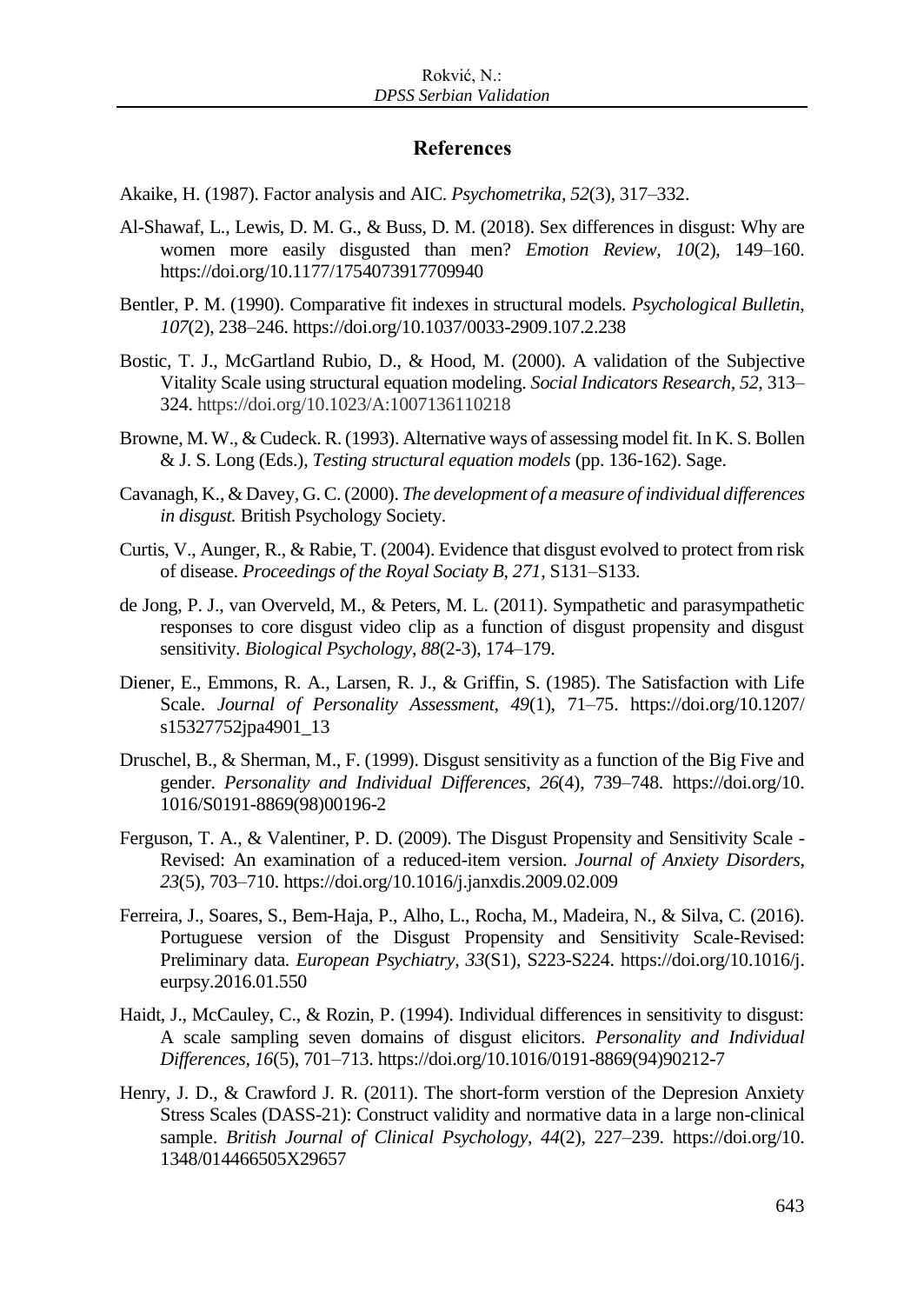- Goetz, A. R., Cougle, J. R., & Lee, H.-J. (2013). Revisiting the factor structure of the 12-item Disgust Propensity and Sensitivity Scale - Revised: Evidence for the third component. *Personality and Individual Differences*, *55*(5), 579–584. https://doi.org/10.1016/j. paid.2013.04.029
- Inbar, Y., Pizarro, D. A., Knobe, J., & Bloom, P. (2009). Disgust sensitivity predicts intuitive disapproval of gays. *Emotion 9*(3), 435–439. https://doi.org/10.1037/a0015960
- Inbar, Y., Pizarro, D., Iyer, R., & Heidt, J. (2012). Disgust sensitivity, political conservativism and voting. *Social Psychological and Personality Science*, *3*(5), 537–544. https://doi.org/10.1177/1948550611429024
- Iwasa, K., Tanaka, T., & Yamada, Y. (2016). Factor structure, reliability, and validation of the Japanese version of the Disgust Propensity and Sensitivity Scale-Revised. *PLOS ONE*, *11*(10). https://doi.org/10.1371/journal.pone.0164630
- Jovanović, V. (2016). The validity of the Satisfaction with Life Scale in adolescent and a comparison with a single item satisfaction measures: A preliminary study. *Quality of Life Research*, *25*(12), 3173–3180. https://doi.org/10.1007/s11136-016-1331-5
- Jovanović, V., Gavrilov-Jerković, V., Zuljević, D., & Brdarić, D. (2014). Psihometrijska evaluacija Skale depresivnosti, anksioznosti i stresa-21 (DASS-21) na uzorku studenata u Srbiji [Psychometric evaluation of the Depression, Anxiety and Stress-21 (DASS-21) on a sample of students in Serbia]. *Psihologija*, *47*(1), 93–112. https://doi.org/10. 2298/PSI1401093J
- Landy, J. F., & Goodwin, G. P. (2015). Does incidental disgust amplify moral judgement? A meta-analytic review of experimental evidence. *Perspectives on Psychological Science, 10*(4), 518–536. https://doi.org/10.1177/1745691615583128
- Landy, J. F., & Piazza, J. (2017). Reevaluating moral disgust: Sensitivity to many affective states predicts extremity in many evaluative judgements. *Social Psychological and Personality Science*, *10*(2), 211–219. https://doi.org/10.1177/1948550617736110
- McCrae, R. R., & Costa, R. T. (1999). A five-factor theory of personality. In L. A. Pervin & O. P. John (Eds.), *Handbook of personality: Theory and research* (pp. 159-181). Guilford Press.
- Medjedovic, J., & Tara, B. (2017). The Mini IPIP-6: Short, valid, and reliable measure of the six-factor personality structure. *Primenjena psihologija*, *10*(2), 185–202. https://doi.org/ 10.19090/pp.2017.2.185-202
- Mihić, L., Novović, Z., Colović, P., & Smederevac, S. (2014). Serbian adaptation of the Positive and Negative Affect Schedule (PANAS): Its facets and second-order structure. *Psihologija*, *47*(4), 393–414. https://doi.org/10.2298/PSI1404393M
- Miller, S. B. (2004). *Disgust the gatekeeper emotion.* The Analytic Press.
- Mrtoni, R. M., Rancolta, P. M., Di Serio, C., & Brombin, C. (2017). Validating the Italian version of the Disgust and Propensity Scale-Revised. *Frontiers in Psychology*, *8*, 765. https://doi.org/10.3389/fpsyg.2017.00765.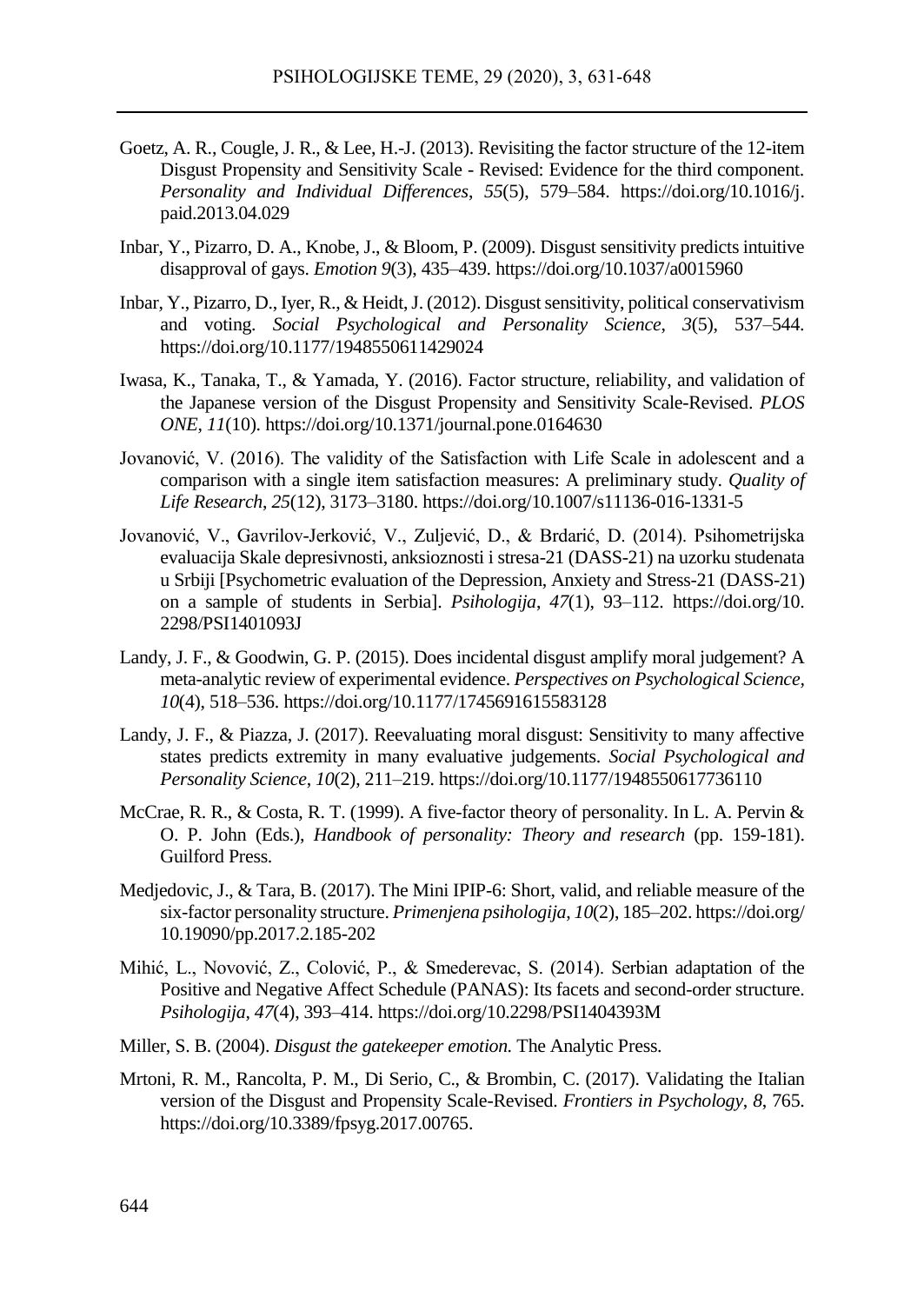- Nix, G. A., Ryan, R. M., Manly, J. B., & Deci, E. L. (1999). Revitalization through selfregulation: The effects of autonomous and controlled motivation on happiness and vitality. *Journal of Experimental Social Psychology*, *35*(3), 266–284. https://doi.org/10. 1006/jesp.1999.1382
- Olatunji, B. O. (2009). Incremental specificity of disgust propensity and sensitivity in the prediction of health anxiety dimensions. *Journal of Behavior Therapy and Experimental Psychiatry*, *40*(2), 230–239. https://doi.org/10.1016/j.jbtep.2008.10.003
- Olatunji, B. O., Cisler, J. M., Deacon, B. J., Connolly, K., & Lohr, J. M. (2007). The Disgust Propensity and Sensitivity Scale-Revised: Psychometric properties and specificity in relation to anxiety disorder symptoms. *Journal of Anxiety Disorders*, *21*(7), 918–930. https://doi.org/10.1016/j.janxdis.2006.12.005
- Olatunji, B. O., & McKay, D. (2007). Disgust and psychiatric illness: Have we remembered. *British Journal of Psychiatry, 190*, 457–459. https://doi.org/10.1192/bjp.bp.106.032631
- Prokop, P., & Janciovicova, M. (2013). Disgust sensitivity and gender differences: An initial test of the parental investment hypothesis. *Problems of Psychology in the 21st Century*, *7*, 40–48.
- Rokvic, N. (2019). The validation of the Serbian version of the General Anxiety Disorder scale (GAD7): A pilot study. *Engrami, 41*(2), 68–79. https://doi.org/10.5937/ engrami1902068R
- Rozin, P., Haidt, J., & McCauley, C. R. (2000). Disgust. In M. Lewis, & J. M. Haviland-Jones (Eds.), *Handbook of emotions* (pp. 637-653). Guilford Press.
- Rozin, P., Heidt, J., & McCauley, C. R. (2008). Disgust: The body and soul emotion in the 21st century. In B. O. Olatunji & D. McKay (Eds.), *Disgust and it's disorders* (pp. 9- 29). American Psychological Association.
- Schafer, A., Leutgeb, V., Reishofer, G., Ebner, F., & Schienle, A. (2009). Propensity and sensitivity measured of fear and disgust are differentially related to emotion-specific brain activation. *Neuroscience Letters*, *465*(3), 262–266. https://doi.org/10.1016/j. neulet.2009.09.030
- Schnall, S., Heidt, J., Clore, G. L., & Jortan, A. H. (2008). Disgust as embodied moral judgement. *Personality and Social Psychology Bulletin*, *34*(8), 1096–1109. https://doi.org/10.1177/0146167208317771
- Schwarz, G. E. (1978). Estimating the dimension of a model. *Annals of Statistics, 6*(2), 461– 464. https://doi.org/10.1214/aos/1176344136
- Shook, N. J., Ford, C. G., & Boggs, S. T. (2017). Dangerous worldview: A mediator of the relation between disgust sensitivity and social conservativism. *Personality and Individual Differences, 119*, 252–261. https://doi.org/10.1016/j.paid.2017.07.027
- Sibley, C. G. (2012). The Mini-IPIP6: Item Response Theory analysis of a short measure of the big-six factors of personality in New Zealand. *New Zealand Journal of Psychology, 41*(3), 21–30.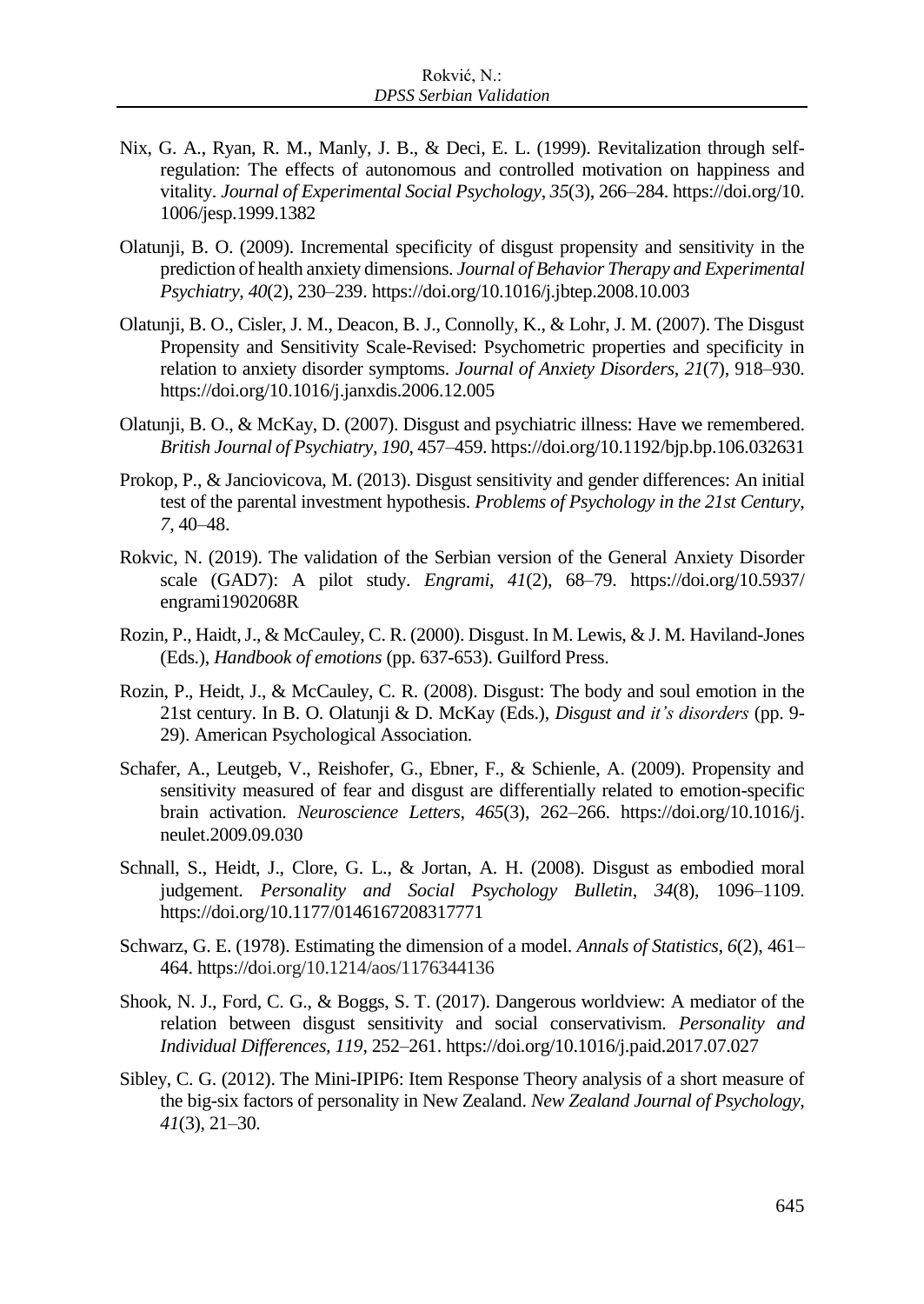- Spitzer, R. L., Kroenke, K., & Williams, J. B. W. (2006). A brief measure for assesing generalized anxiety disorder, The GAD7. *Archives of Internal Medicine, 166*(10), 1092– 1097. https://doi.org/10.1001/archinte.166.10.1092
- Travis, R., & Fergus, T. A. (2015). The potentiating effect of disgust sensitivity on the relationship between disgust propensity and mental contamination. *Journal of Obsessive-Compulsive and Related Disorders*, *6*, 114–119. https://doi.org/10.1016/j. jocrd.2015.06.007
- Tucker, L. R., & Lewis, C. (1973). A reliability coefficient for maximum likelihood factor analysis. *Psychometrika, 38*(1), 1–10. https://doi.org/10.1007/BF02291170
- Tybar, J. M., Lieberman, D., & Griskevicius, L. (2019). Microbes, mating, and morality: Individual differences in three functional domains of disgust. *Journal of Personality and Social Psychology*, *97*(1), 103–112. https://doi.org/10.1037/a0015474
- van Overveld, M., de Jong, P., Peters, M. L., van Hout, W. J., & Bouman, T. K. (2008). An internet-based study on the relation between disgust sensitivity and emetophobia. *Journal of Anxiety Disorders*, *22*(3), 524–531. https://doi.org/10.1016/j.janxdis. 2007. 04.001
- van Overveld, W. J., de Jong, P. J., Peters, M. L., Cavanagh, K., & Davey, G. C. (2006). Disgust propensity and disgust sensitivity: Separate constructs that are differentially related to specific fears. *Personality and Individual Differences*, *41*(7), 1241–1252. https://doi.org/10.1016/j.paid.2006.04.021
- Vasić, A., Sarcević, D., & Trogrlić, A. (2011). Zadovoljstvo životom u Srbiji [Life satisfaction in Serbia]. *Primenjena psihologija*, *4*(2), 151–177. https://doi.org/10. 19090/pp.2011.2.151-177
- Vicario, C. M., Rafal, R. D., Martino, D., & Avenanti, A. (2017). Core, social and moral disgust are bounded: A review on behavioral and neural basis of repugnance in clinical disorders. *Neuroscience and Behavioral Reviews*, *80*, 185–200. https://doi.org/10. 1016/j.neubiorev.2017.05.008
- von Spreckelsen, P., Glashouwer, K. A., Bennik, E. C., Wessel, I., & de Jong, P. J. (2018). Negative body image: Relationship with heightened disgust propensity, disgust sensitivity and self-directed disgust. *PLOS ONE*, *13*(6). https://doi.org/10.1371/ journal.pone.0198532
- Wagemans, F., Brandt, M. J., & Zeelenbers, M. (2019). Weirdness of disgust sensitivity items predicts their relationship to purity moral judgments. *Personality and Individual Differences*, *146*, 182–187. https://doi.org/10.1016/j.paid.2018.07.042
- Watson, D., Clark, L. A., & Carey, G. (1988). Positive and negative affectivity and their relation to anxiety and depressive disorders. *Journal of Abnormal Psychology, 97*(3), 346–353. https://doi.org/10.1037/0021-843X.97.3.346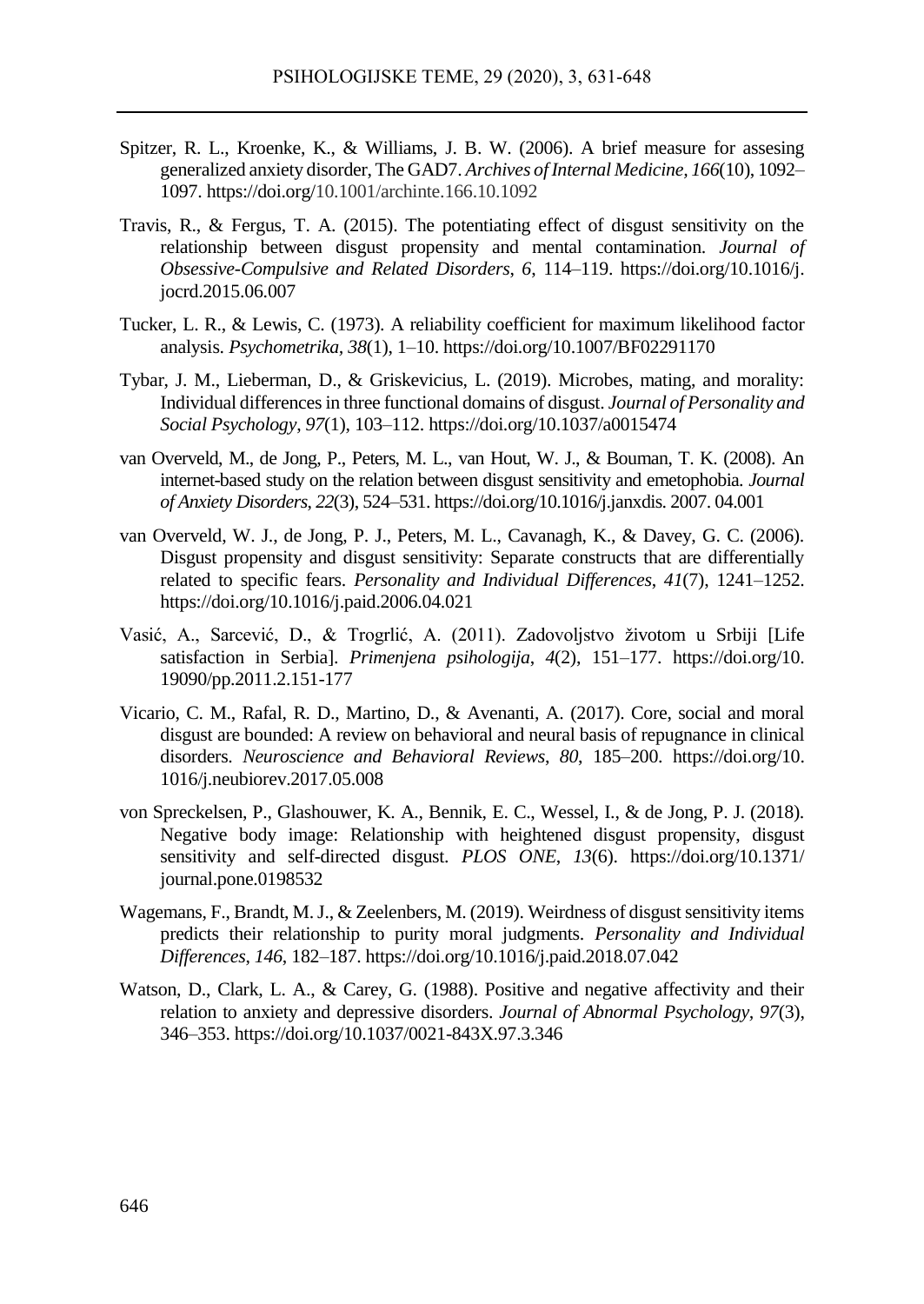## **Validacija srpskoga prijevoda Skale sklonosti gađenju i osjetljivosti na gađenje**

## Sažetak

Gađenje predstavlja osjećaj odbojnosti koji se pojavljuje kao odgovor na neugodne podražaje te je indikator motivacije izbjegavanja podražaja. Nekoliko je pokušaja mjerenja gađenja, a prve su razvijene skale Skala osjetljivosti na gađenje (Haidt i sur., 1994), koja se temelji na odgovorima na izazivače gađenja, i Skala sklonosti gađenju i osjetljivosti na gađenje (DPSS, Cavanagh i Davey, 2000), koja se više usmjerava na sam osjećaj gađenja, a manje na jačinu reakcije na specifične izazivače gađenja. Dva su predložena modela skale DPSS. Prema jednome modelu DPSS ima dvije podljestvice, sklonost gađenju (DP) i osjetljivost na gađenje (DS), dok se prema drugome modelu skala sastoji od triju podljestvica, odnosno skala osjetljivosti na gađenje sadrži još i samofokusirano/ruminirajuće gađenje (SFR). Cilj je provedenoga istraživanja bio validirati srpsku verziju skale DPSS. Istraživanje je provedeno na dvama uzorcima: na uzorku studenata (*N* = 437) i na uzorku prikupljenome putem društvenih mreža (*N* = 344). Na obama su uzorcima rezultati konfirmatorne faktorske analize pokazali bolje indekse pristajanja trofaktorskoga rješenja. Pouzdanost tipa unutarnje konzistencije bila je granično prihvatljiva, pri čemu je bila niža za podljestvicu SFR na uzorku studenata. Dobivene spolne razlike u skladu su s postavljenim hipotezama. Također, podljestvice sklonosti gađenju i osjetljivosti na gađenje bile su u niskim pozitivnim korelacijama s Neuroticizmom, negativnim afektom, stresom, depresivnošću i anksioznošću, što ide u prilog valjanosti skale. Zaključno, smatramo da je srpska verzija Skale sklonosti gađenju i osjetljivosti na gađenje od 12 čestica primjerena za korištenje u budućim istraživanjima te teme.

*Ključne riječi:* osjetljivost na gađenje, sklonost gađenju, DPSS, validacija

Primljeno: 1. 3. 2020.